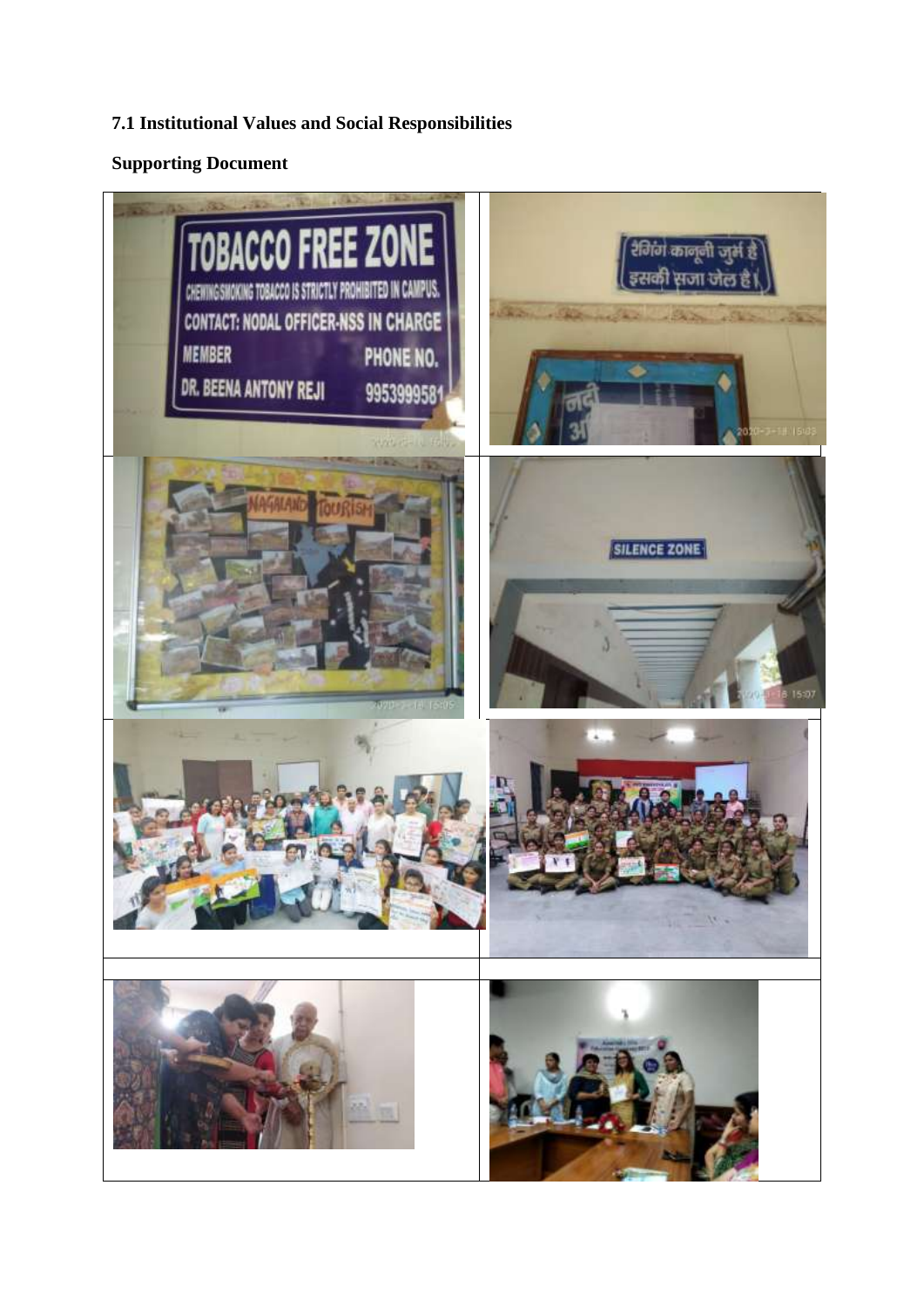## **Sensitization of Students and Employees**

## **Details of Activities that Inculcate values**

| Name of the activity                                                                                                                                            | Organizing unit/<br>agency/                                                                                                  | Name of the<br>scheme     | Year of the<br>activity | <b>Number of</b><br>students       |
|-----------------------------------------------------------------------------------------------------------------------------------------------------------------|------------------------------------------------------------------------------------------------------------------------------|---------------------------|-------------------------|------------------------------------|
|                                                                                                                                                                 | collaborating<br>agency                                                                                                      |                           |                         | participated in<br>such activities |
| Cultural exchange program                                                                                                                                       | Primary Education,<br>Govt of Sikkim                                                                                         |                           | 2018-19                 | 20                                 |
| Swachhta Pakhwada<br><b>Cleanliness Programme</b>                                                                                                               | <b>NSS</b>                                                                                                                   | Swachh Bharat<br>Mission  | 2018-19                 | 100                                |
| Participation in National<br>Conference on E-Waste<br>Management                                                                                                | U.G.C. and<br>University of Delhi                                                                                            | Swachh Bharat<br>Mission  | 2018-19                 | 30                                 |
| Conference on E-Waste<br>Management                                                                                                                             | <b>Medical Committee</b><br>and U.G.C.                                                                                       | Swachh Bharat<br>Mission  | 2018-19                 | 50                                 |
| <b>Survey and Awareness</b><br>Compaign on Education and<br>Literacy                                                                                            | <b>NSS</b>                                                                                                                   | Right to<br>Education     | 2018-19                 | 40                                 |
| Inter-Disciplinary Lecture<br>cum Training series on<br>Gender, legal and Health<br>Issues in Women Lives                                                       | Culture Committee,<br>NSS and Medical<br>Committee                                                                           | Gender Issue              | 2018-19                 | 100                                |
| <b>Audition for Fashion Show</b><br>for the Environmental<br><b>Health Awareness</b><br>Programme                                                               | Nutrition and Natural<br><b>Health Sciences</b><br>Association, Delhi in<br>association with<br>Ministry of<br><b>AAYUSH</b> | <b>Health Awareness</b>   | 2017-18                 | 80                                 |
| Talk on Women and Law                                                                                                                                           | Aditi<br>Mahavidyalaya,<br>University of Delhi                                                                               | Women<br>Development Cell | November<br>2017-18     | 100                                |
| Painting Competition for<br>Slum Children-Mere Sapno<br>Ka Bharat- Swachh Bharat                                                                                | NSS and Delhi<br>public Library                                                                                              | Swachh Bharat             | 2017-18                 | 20                                 |
| Swachhta Shapath                                                                                                                                                | <b>NSS</b>                                                                                                                   | Swachh Bharat<br>Mission  | 2017-18                 | 100                                |
| One-day workshop on<br><b>Understanding Transgender</b><br>Ms. Krishna Bhagabatispoke<br>on Understanding<br>Transgender: Sharing<br>Experiences from the Field | GSSP, Delhi                                                                                                                  | Women<br>Development      | August<br>2016-17       | 100                                |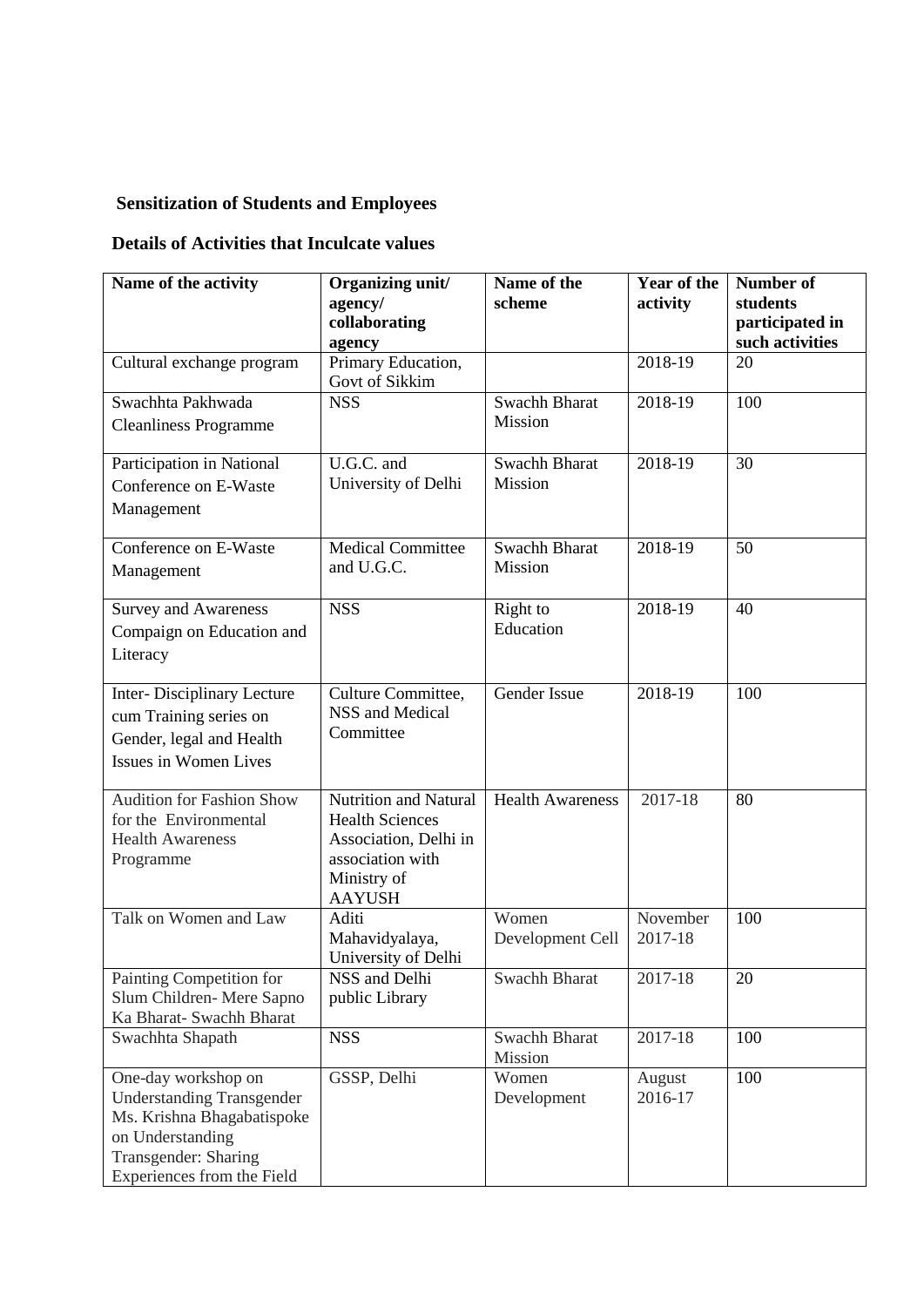| One-day workshop on<br>Human RightsMs. Deeksha<br>Gulati and<br>Ms.RachnaSharmatook a<br>session on Human Rights,<br>Reproductive Health Right,<br>Prevention of Sexual<br>Harassment of women at<br>Workplace | GSSP, Delhi and<br><b>WDC</b>                      | Gender Issue                                | August<br>2016-17          | 100                       |
|----------------------------------------------------------------------------------------------------------------------------------------------------------------------------------------------------------------|----------------------------------------------------|---------------------------------------------|----------------------------|---------------------------|
| One-day workshop on<br>Understanding<br>TransgenderMs. Shalini<br>Pandey spoke on<br>Transgender People: An<br>Introduction about their<br><b>Identity and Orientation</b>                                     | GSSP, Delhi                                        | Women<br>Development Cell                   | September<br>2016-17       | 100                       |
| <b>Cleanliness Drive</b>                                                                                                                                                                                       | Swachh Bharat<br>Abhiyan Committee                 | Swachh Bharat<br>Abhiyan                    | 2016-17                    | 50                        |
| Lecture series and Workshop<br>on Issues in Environment<br>Hygiene and Health                                                                                                                                  | Swachh Bharat<br>Abhiyan Committee                 | <b>Swachh Bharat</b><br>Abhiyan             | 2016-17                    | 80                        |
| One-day workshop on Self<br>Defense Training Program<br>for Women Safety                                                                                                                                       | Delhi Legal Services<br>Authority (DLSA-<br>North) | Women<br>Development Cell<br>and Parivartan | 2016-17                    | 150                       |
| Screening of the movie<br>PINK on account of<br>International Women's Day                                                                                                                                      | Aditi<br>Mahavidyalaya, Univ<br>ersity of Delhi    | Women<br>Development Cell                   | 2016-17                    | 120                       |
| Workshop-Child Sexual<br>Abuse-Prevention and<br><b>Coping Strategies</b>                                                                                                                                      | Department of Social<br>Work                       | Prevention of<br>Child Abuse                | 2015-16                    | Final year<br>students-50 |
| Workshop on National<br>Youth Forum on Drug Use<br>Prevention                                                                                                                                                  | Society for<br>Promotion of Youth<br>and Masses    | Drug Use<br>Prevention                      | 2015-16                    | 20                        |
| Cultural Event-Diwali Mela-<br>Girl Child's Right to<br>Education                                                                                                                                              | Department of Social<br>Work and NGOs              | Right to<br>Education                       | 2015-16                    | 400                       |
| <b>Cleanliness</b><br>drive<br>under<br>"Swachh<br><b>Bharat</b><br>the<br>Abhiyaan".                                                                                                                          | The college<br>organized                           | Swachh Bharat<br>Abhiyaan                   | 2015-16                    | Open for all              |
| On the based on Workshop<br>on awareness on Dengue,<br>students created awareness<br>in college                                                                                                                | NSS office,<br>University of Delhi                 | awareness on<br>Dengue                      | 24th<br>September,<br>2015 | <b>NSS Volunteers</b>     |
| Lecture-Dengue/                                                                                                                                                                                                | <b>Medical Committee</b>                           | Dengue/<br>Chickeng-unia                    | 2015-16                    | 50                        |